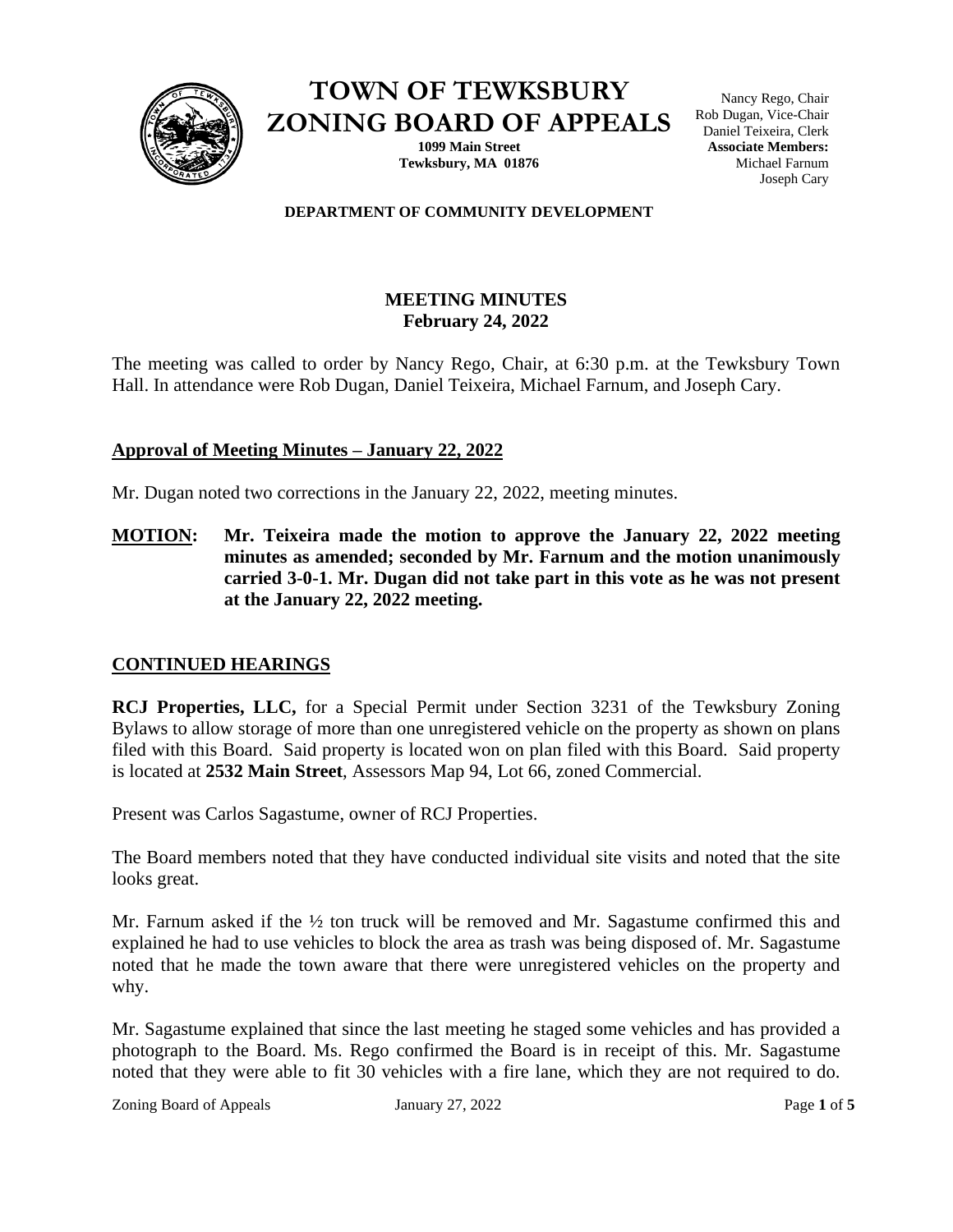Ms. Rego asked if the applicant is in receipt of Steve Sadwick's email of February 23, 2022 and Mr. Sagastume confirmed this and noted that many of these items were on the application as they are also items that he would like to see. Mr. Sagastume explained that once the weather is warmer, he will install a fence and the vehicles will be behind the fence. Mr. Sagastume noted that most of the vehicles will not be seen as they will be behind the building.

Ms. Rego noted that the conditions set forth by Mr. Sadwick on February 23, 2022 would be made a part of the Board's decision and explained that the Board should determine the number of vehicles that will be allowed to be stored in the back property. Discussion took place on an appropriate number of vehicles and Mr. Sagastume noted that they can fit thirty cars leaving a fire lane. It was the consensus of the Board to allow a maximum of thirty-five vehicles.

**MOTION: Mr. Teixeira made the motion to approve RCJ Properties, LLC, for a Special Permit under Section 3231 of the Tewksbury Zoning Bylaws to allow storage of more than one unregistered vehicle on the property as shown on plans filed with this Board. Said property is located won on plan filed with this Board. Said property is located at 2532 Main Street, Assessors Map 94, Lot 66, zoned Commercial, reference shall be made to the conditions set forth by Steve Sadwick on February 23, 2022 and are made a part of this decision, the maximum number of allowed vehicles at one time is thirty-five; seconded by Mr. Farnum and the motion unanimously carried 3-0. REGO, TEIXEIRA, FARNUM**

# **NEW HEARINGS**

**George and Lisa Brangiforte**, for a variance under Section 4130, Appendix B, of the Tewksbury Zoning Bylaw, for side yard setbacks to construct a 14' x 24' sunroom and 14' x 16' open deck as shown on plans filed with this Board. Said property is located at **334 South Street**, Assessors Map 95, Lot 157, zoned Residential.

Present was George and Lisa Brangiforte of 334 South Street.

Mrs. Brangiforte explained that they would like to construct a sunroom as well as an open deck as they are outdoor people and like being outdoors often. Mrs. Brangiforte explained that the deck will step up into the four-season room and noted that they would also like to extend the existing stairs on the side of the house from the kitchen to the open deck behind the house.

Mr. Dugan asked if it is off by one foot and Mrs. Brangiforte confirmed this.

Mr. Cary asked if any of the neighbors expressed concerns and Mrs. Brangiforte explained that they reached out to their neighbors before they began anything to get their thoughts and ideas. Mrs. Brangiforte noted that none of have expressed any concerns.

Ms. Rego opened the hearing to the public and no one came forward to comment.

## **MOTION: Mr. Dugan made the motion to close both parts of the hearing; seconded by Mr. Cary and the motion unanimously carried 3-0.**

Zoning Board of Appeals February 24, 2022 Page 2 of 5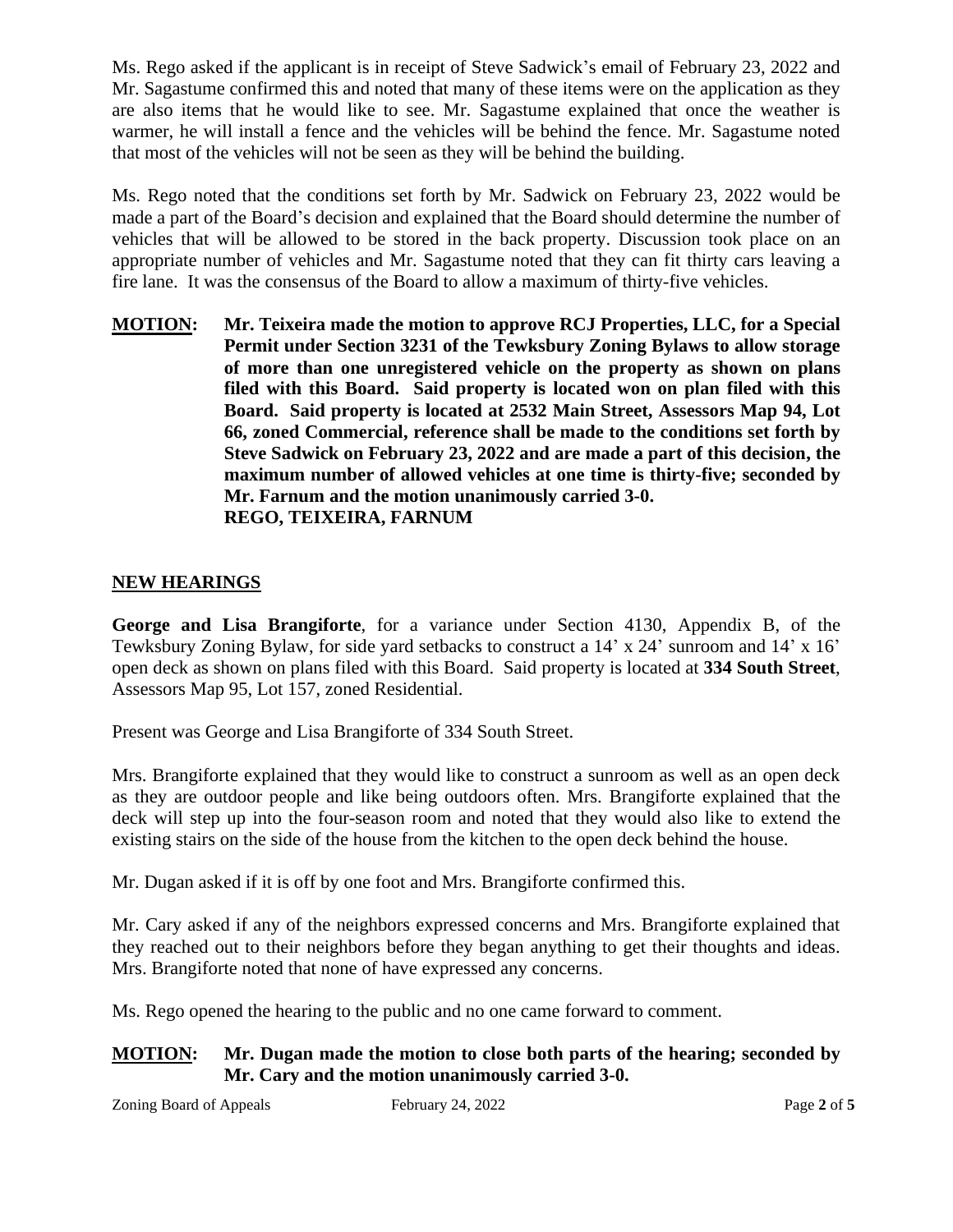**MOTION: Mr. Dugan made the motion to approve George and Lisa Brangiforte**, **for a variance under Section 4130, Appendix B, of the Tewksbury Zoning Bylaw, for side yar setbacks to construct a 14' x 24' sunroom and 14' x 16' open deck as shown on plans filed with this Board. Said property is located at 334 South Street, Assessors Map 95, Lot 157, zoned Residential; seconded by Mr. Cary and the motion unanimously carried 3-0. REGO, DUGAN, CARY**

**3D Builders**, for a variance under Section 4130, Appendix B, of the Tewksbury Zoning Bylaw, for front yard setbacks and a Special Permit under Section 3651 to convert the existing carport into a garage and add a 6' x 12' extension as shown on plans filed with this Board. Said property is located at **215 Maple Street**, Assessor's Map 88, Lot 20, zoned Residential.

Present was Dion DeJesus.

Mr. DeJesus noted that the home was built in the 1950's with an existing carport and explained that he would like to extend the carport and convert it into a garage. Mr. DeJesus explained that the carport is too small to fit the vehicles of today and noted that the home was constructed prior to Martha Ave being constructed.

Mr. Cary asked if the driveway comes straight in off Maple Street and Mr. DeJesus confirmed this. Mr. Cary asked if the carport is currently open, and Mr. DeJesus confirmed this and explained that he would like to enclose it.

Ms. Rego asked if the garage will be the same width as existing. Mr. DeJesus confirmed this and explained that he did not want to encroach any further than it already is.

Ms. Rego opened the hearing to the public and no one came forward to comment.

- **MOTION: Mr. Cary made the motion to close the public hearing; seconded by Mr. Farnum and the motion unanimously carried 3-0.**
- **MOTION: Mr. Cary made the motion to approve 3D Builders for a Special Permit under Section 3651 to convert the existing carport into a garage and add a 6' x 12' extension as shown on plans filed with this Board. Said property is located at 215 Maple Street, Assessor's Map 88, Lot 20, zoned Residential; seconded by Mr. Farnum and the motion unanimously carried 3-0. FARNUM, DUGAN, CARY**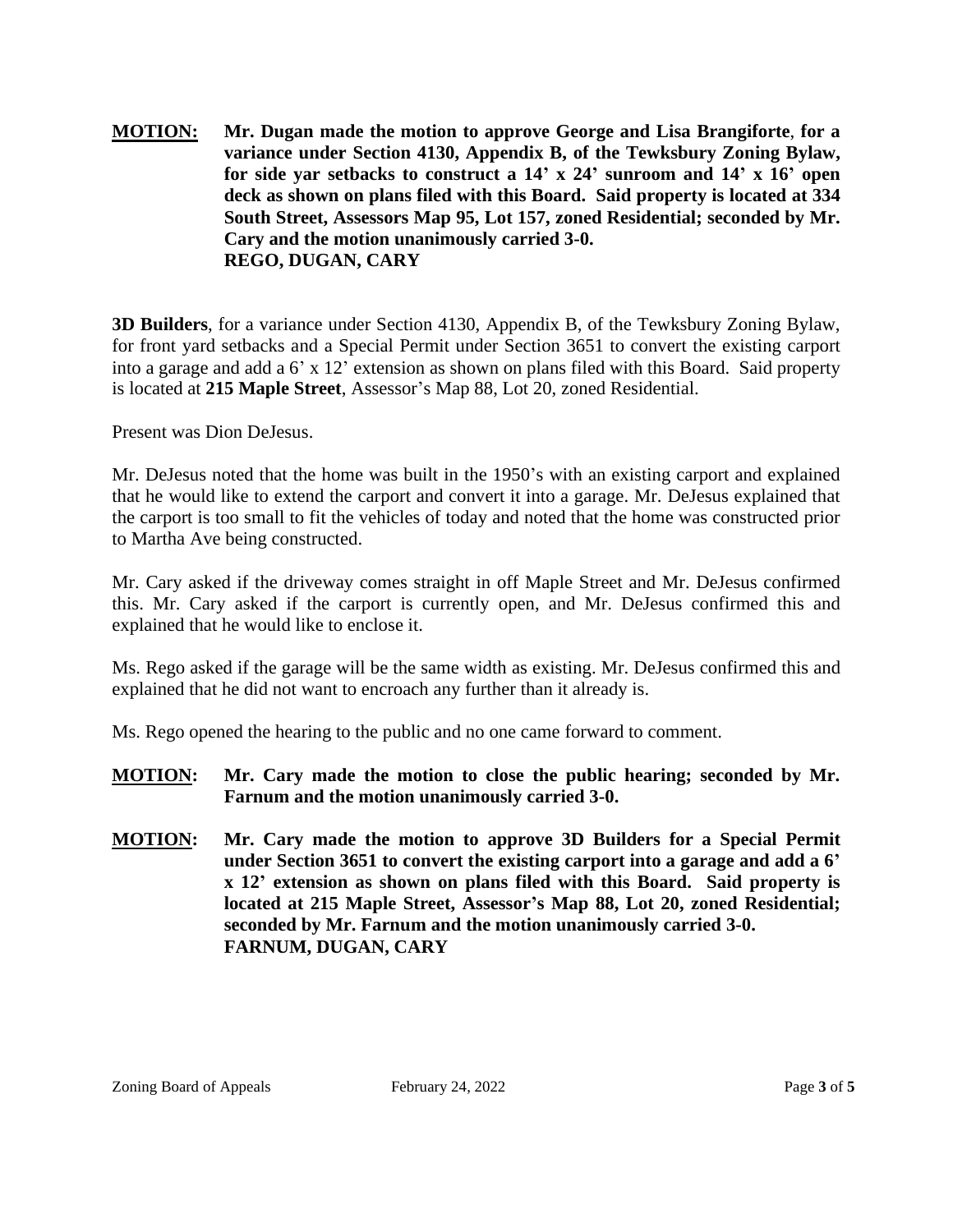**MOTION: Mr. Cary made the motion to approve 3D Builders for a variance under Section 4130, Appendix B, of the Tewksbury Zoning Bylaw, for front yard setbacks to convert the existing carport into a garage and add a 6' x 12' extension as shown on plans filed with this Board. Said property is located at 215 Maple Street, Assessor's Map 88, Lot 20, zoned Residential, corner of the garage will be 16 feet from the property line; seconded by Mr. Farnum and the motion unanimously carried 3-0. FARNUM, DUGAN, CARY**

## **New Business**

Mr. Dugan discussed letters the Board is receiving from Attorney Plunkett and suggested reaching out to Town Counsel to research this further and to ensure he is receiving the same correspondence.

## **Old Business**

There was no old business discussed.

## **Adjourn.**

**MOTION: Mr. Dugan made the motion to adjourn; seconded by Mr. Farnum and the motion unanimously carried 3-0.**

**Approved: March 31, 2022**

# *List of documents for the 02.24.2022 meeting Documents can be found in the Community Development Office*

*REVISED*

# **TOWN OF TEWKSBURY ZONING BOARD OF APPEALS 2/24/2022 AGENDA**

Town Hall – Main Hall 1009 Main Street Tewksbury, MA 01876 Youtube.com/TewksburyTV

**6:30 P.M.** Call meeting to order

Zoning Board of Appeals February 24, 2022 Page **4** of **5 6:30 P.M.** Approval of Minutes: January 27, 2022